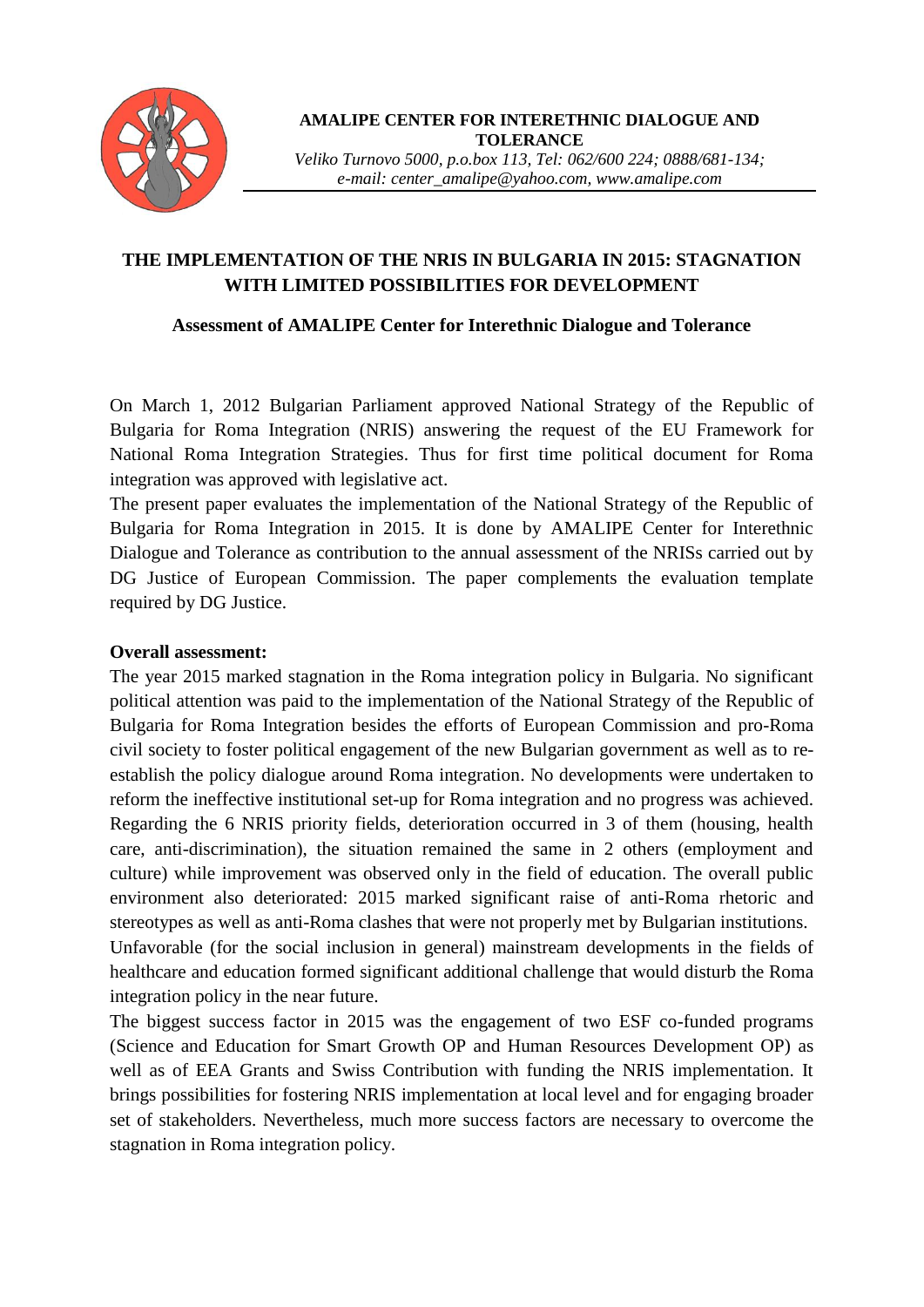### *Assessment per fields*

**Education:** *Slight improvement of the state of policy for Roma educational integration was observed in 2015. It is linked mainly with the support of Science and Education for Smart Growth Operational Program for Roma integration targeted operation ensured during the year since it provides possibilities for advance in the policy implementation at local level. The improvement is also linked with the approval of new / updated Strategy for Educational Integration that re-confirms the political commitment of Ministry of Education: at least at the level of political intentions*

As important steps we can outline:

1. The Strategy for Educational Integration of Children and Students from the Ethnic Minorities was renewed in June 2015. It was designed with participation of all stakeholders: representatives of Ministry of Education, universities, the biggest NGOs that work for educational integration. The Strategy was approved also with Action Plan.

Nevertheless, it repeated key weaknesses from the previous Strategy: low administrative status (approved with decision of the minister), no administrative structure at national and local level for implementing it. No additional specific budget was defined except the budget of the Center for Educational Integration that was minimal and was not increased.

Thus, the renewed Strategy is good sign that the political attention to Roma integration remains but it does not change the poor state with Strategy implementation. It is hardly to expect that it will bring a change;

2. Science and Education for Smart Growth Operational Program announced its first calls for proposals for supporting educational integration. Two Roma / minority targeted calls were announced in September and 3 more were approved by Monitoring Committee in October. This was important financial and political support for the efforts of schools/kindergartens, municipalities and NGOs that could bring a change at municipal level.

Opening Science and Education for Smart Growth Operational Program for supporting Roma integration could be outlined as the main strength in the field of Roma education during the entire reported year. In 2015 the Monitoring Committee of this program approved 5 Roma targeted operations. Two of them were opened in September as call for proposals. Three new Roma / minorities targeted operations were approved by the Monitoring Committee in October. More information about these operations could be found at:

#### <http://www.amalipe.com/index.php?nav=news&id=2397&lang=2>

Through announcing Roma targeted operations within Science and Education OP for first time relatively huge financial resource was dedicated for Roma integration covering preschool, school, high school and adults education. These calls guaranteed the engagement of diverse stakeholders - schools, municipalities, NGOs, universities.

The Roma NGO representatives took active part in designing these operations;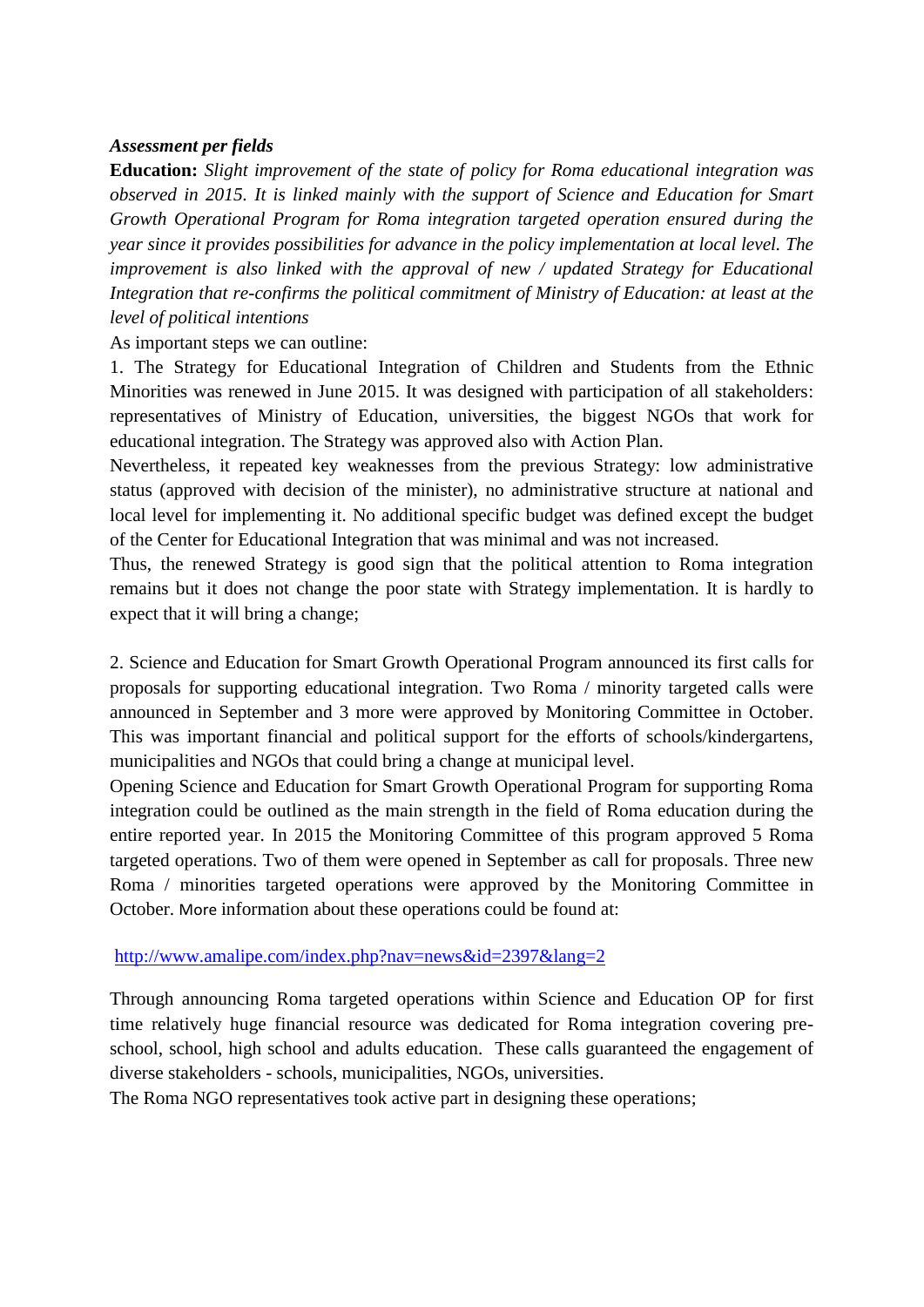3. New Public Education Act was approved by the Parliament in September 2015: it was important step for modernizing Bulgarian educational system since the old law was from the beginning of 1990s.

The process of preparing new Public Education Act started in 2009. Owing to the advocacy efforts undertaken by Center Amalipe, SEGA Foundation and other Roma and pro-Roma NGOs the approved law contained several important points that would foster the educational integration: it creates State standard for Civic and Intercultural education, outlaws segregated classes, requires every school to prepare School program for preventing early school leaving and School program for equal opportunities, possibilities for additional financing for implementing these programs, etc.

At the same time certain mainstream points could deteriorate the educational status of the most vulnerable groups. For example, the Act de-facto decreases the age of compulsory education through moving the end of primary education (that is obligatory) from 8th to 7th grade making the earlier school leaving legal. Most probably this will increase significantly the number of school dropouts, will close many schools in the rural areas and will deteriorate the quality of education in them. School segregation is not prohibited (only segregated classes are outlawed but not the segregated schools). As a whole, the Act could not be defined as inclusive;

4. Certain civil society projects continued in 2015. According to information collected through the official ADMIN system of Ministry of education two of these projects are implemented in big number of schools and kindergartens all over Bulgaria. They could be described rather as national programs than as projects:

4.1. Decreasing the dropout rate of Roma children "Every Student Can be a Winner" implemented by AMALIPE Center for Interethnic Dialogue and Tolerance: The program achieved strong results: the number of dropouts in the participating schools decreased from 2,4 % to 0,6 % (that is much below the average of the country), the percentage of Roma students who continue in gymnasiums increase from 38 to 79 %, etc. Independent evaluation of the program carried out by two sociological agencies proved these results and outlined that for the same period the early school leaving in similar schools that were not included in the program dramatically increased. The evaluation could be seen at: [http://amalipe.com/files/publications/Amalipe\\_TSA\\_evaluation\\_sum2.pdf](http://amalipe.com/files/publications/Amalipe_TSA_evaluation_sum2.pdf)

4.2. Springboard for School Readiness "Ready for the School" financed and coordinated by Trust for Social Achievement

*The lack of governmental support for the successful NGO initiatives for educational integration appeared as significant challenge since years. Although these initiatives proved their success on the field and were recognized by Ministry of Education, there is no governmental support for them and no mechanisms for such support. It appears as one of the biggest challenges before the implementation of the policy for Roma educational integration.* 

**Health care:** *Deterioration of the state of policy for improving the health status of Roma was observed in 2015. It is linked with the practical end of the implementation of Health Strategy*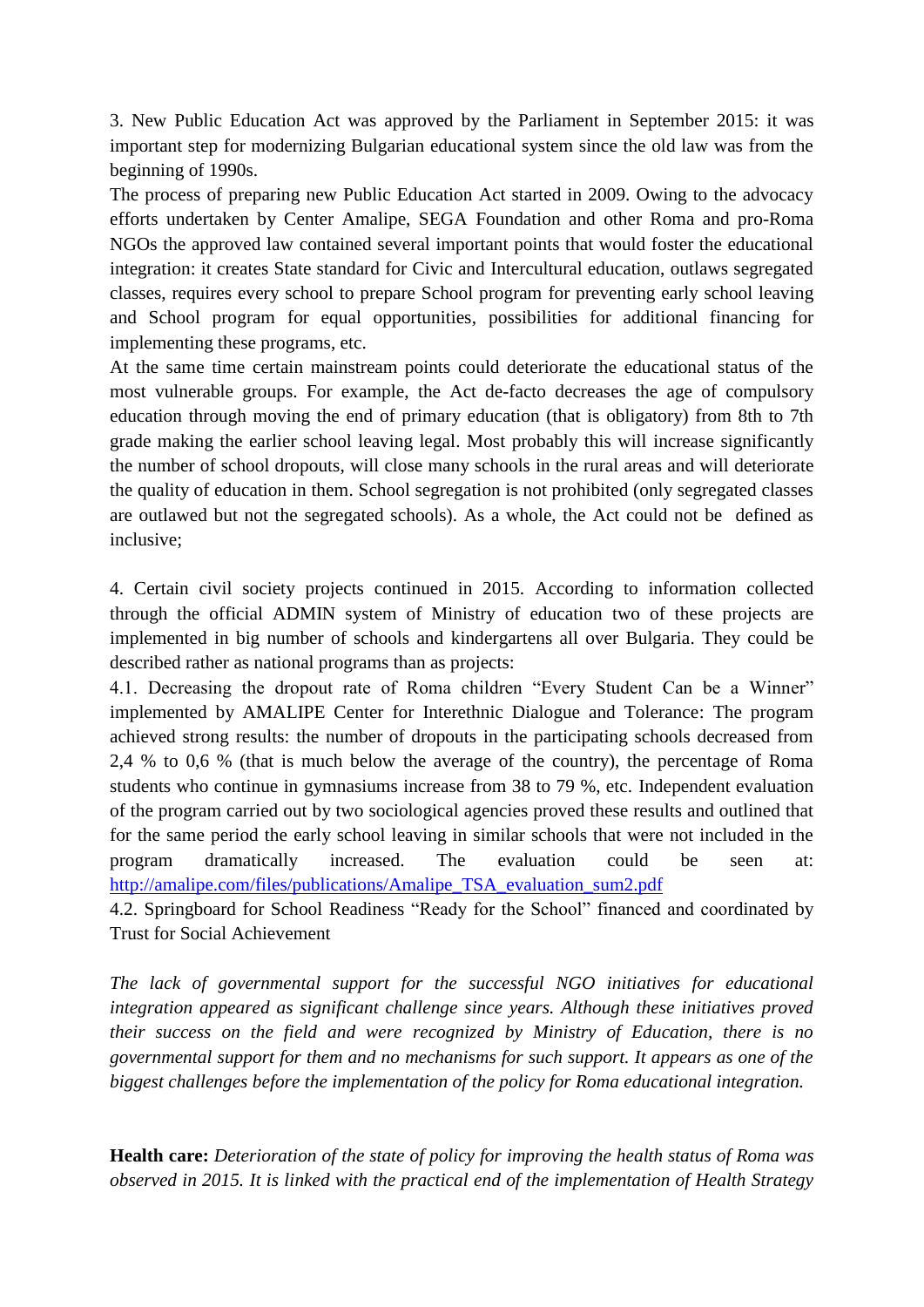*for Vulnerable Persons Belonging to Ethnic Minorities since its Action Plan ended and new one was not prepared and financed. It is also linked with the amendments in the Health Insurance Act that deteriorated the conditions for the poorest citizens.*

The implementation of Health Strategy for Integration continued in a way similar to the previous years. The main developments in2015 were as follow:

1. Action Plan for implementation of Health Strategy for Integration approved by Council of Ministers on July 27,2011 envisaged 1091000 BGN (559487 euro) from the state budget for implementation of Health Strategy for 2015. They had to support the work of Mobile cabinets for free gynecological and other examinations, preparatory courses for medical universities and others. Nevertheless, even this modest amount was not fully provided and only part of the activities was implemented.

Although the Action Plan finished in 2015, no efforts were undertaken for preparing new one. Thus since January 2016 no funds are providing for the activities described above.

2. The National Program for AIDS and TB Prevention (it contains components for Roma community) worked in limited scope covering less regions and activities compared to the previous years. The main reason for this was linked with the end of Global fund financing and the lack of national financing ensured. Thus in 2015 the AIDS prevention part continued with savings from the previous years and TB prevention part continued in limited extend.

The National Program had very positive impact in Bulgaria and particularly in Roma community. It not only prevented the key socially significant diseases but also invested in the capacity of NGOs to work in vulnerable communities. The decrease of the National Program could put into menace both strengths.

3. Changes in Public Health Insurance Act were voted by the Parliament in June (coming into force since December 28). They make the re-entry in the health insurance system more difficult increasing the years with paid health insurance fees one should have in order to reenter the system from 3 o 5 years. Most probably this will affect the poorest citizens (many of whom are Roma) limiting additionally their access to quality health services.

It should be stressed that the citizens with interrupted health insurance status in Bulgaria are between 1 and 2 million people. They cannot use the full range of healthcare services but only the emergency ones. In Roma community this problem is severe: community monitoring carried out by Center Amalipe in 9 municipalities showed that between 54 % and 63 % of Roma women in these municipalities are with interrupted health insurance rights.

The main reasons for the big number of health not-insured people are social ones: the poorest people cannot pay their health insurance fees especially when they are unemployed. The lack of confidence to the health insurance system – widely shared among many citizens – also contributes. It is difficult to expect that the changes in Health Insurance Act will cope with these problems. Most probably the situation will deteriorate additionally.

4. Certain positive developments also occurred in 2015. For example, positive development was that at the end of 2014 and in 2015 financing from the Health component of EEA / Norwagian Grants (managed by Ministry of Health) was provided for Roma Health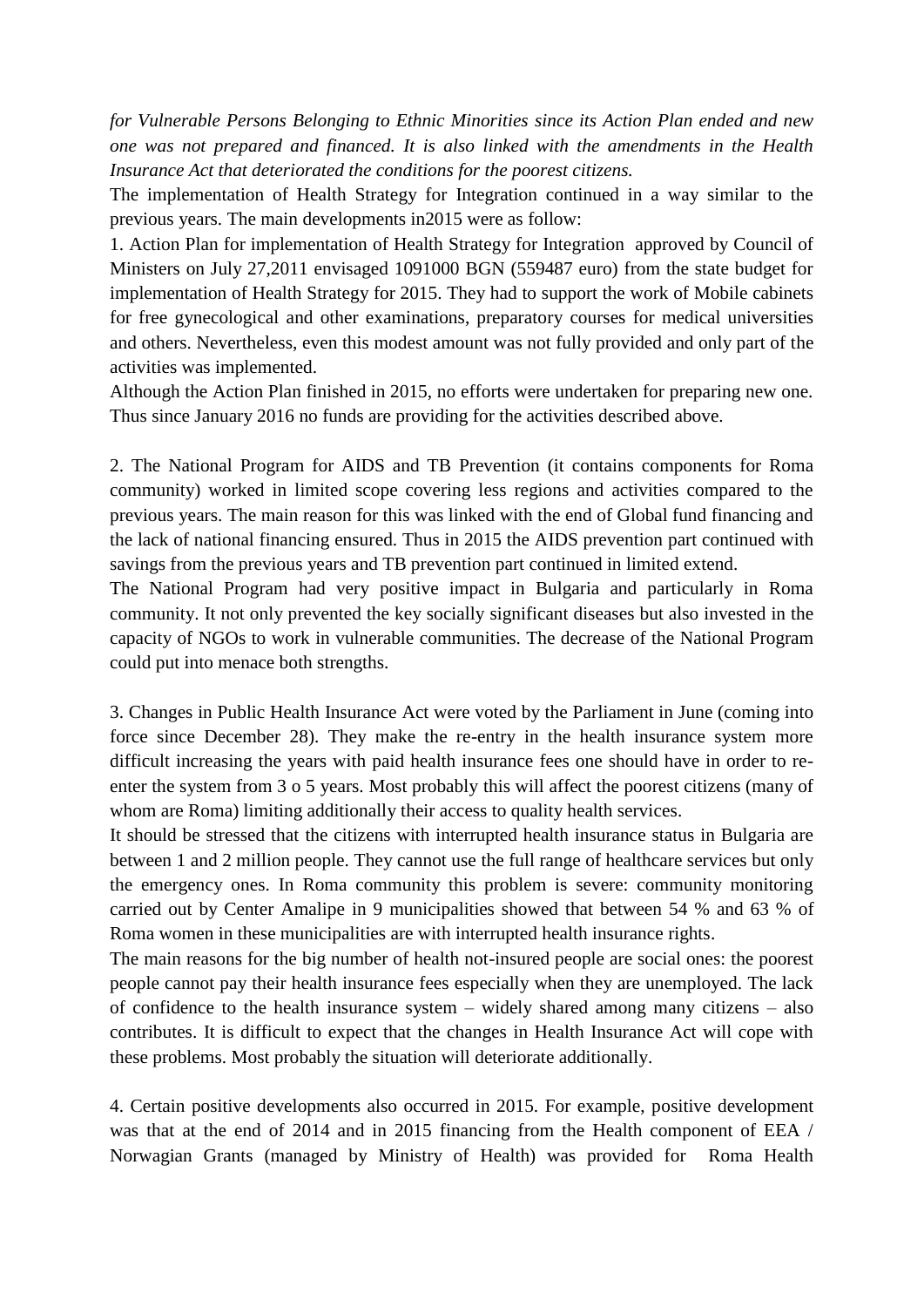Scholarship Program (financed since 2009 by Roma Education Fund and OSF). Nevertheless, many beurocratic obstacles decreased the quality of the support provided.

Another positive fact was the increased number of health mediators. Nevertheless, it is still much below the needs and mediation is only one of the elements of the efforts for improving the health status of Roma: the other elements are missing

### **Employment:** *The situation in this field did not change in 2015*

No significant initiatives that could raise the employment rate of Roma were implemented in 2015. The main developments were as follow:

1. Human Resources Development OP financed Youth employment and certain subsidized employment programs that reached some Roma beneficiaries among the others. Nevertheless, these mainstream programs were not designed to help the implementation of National Roma Integration Strategy and did not contribute in this direction. The lack of political will for targeted initiatives and for national initiatives (beyond subsidized employment) that could improve the employment rate in Roma community is obvious. No significant advance could be achieved without changing this factor.

2. The number of Roma labor mediators decreased to 56. No will of Ministry of Labor to raise this number and to strengthen the position was marked. Traditionally, the National Employment Plan (implemented with subside from the state budget) included the program "Activation of inactive people" which financed the position of Roma labor mediators. The budget in 2015 was increased from 488669 euro (2014) to 655712 euro (2015). Nevertheless, it was not used for employing more Roma labor mediators. Among the newly employed Youth mediators there were few Roma.

# **Living conditions:** *The situation in this field significantly deteriorated in 2015. Demolishment of Roma houses in several municipalities, ethnic clashes and raise of ethnic tensions marked 2015 regarding Roma neighborhoods*

The main developments in this field could be summarized as follow:

1. Several municipalities destroyed illegal Roma houses without ensuring social housing for the vulnerable groups (children, people with disabilities). This started in Garmen and continued in Varna and other municipalities.

The demolishment happened after small criminal conflicts and under strong pressure of ultranationalists. Broadly shared anti-Roma stereotypes, lack of public support for Roma integration and upcoming municipal elections formed favorable environment for the demolishment.

As a whole the government did not react properly. The Ministry of Interior and police stopped the clashes and prevented their expanding. At the same time the Ministry of Regional Development did not stop the process of demolishment. The National Council for Cooperation on Ethnic and Integration Issues did not react in any way.

European Human Rights Court appeared as the only institution that defends the rights of the vulnerable families and in some of the cases stopped the demolitions. No legislative changes were introduced to apply the recommendations of European Human Rights Court or to solve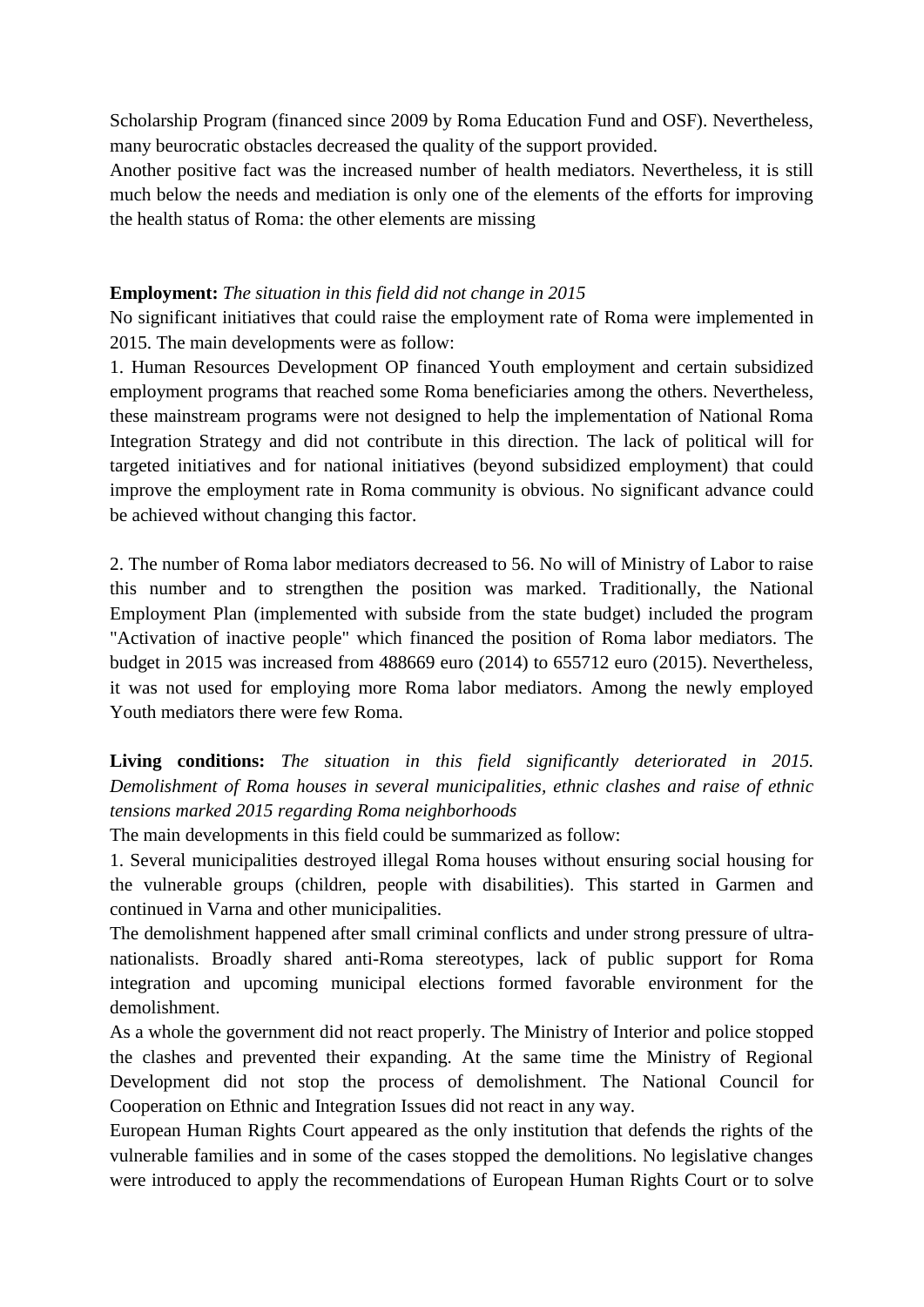the problem with illegal housing in systematic way. This leaves the menace for new demolitions open.

2. The integrated social housing project (supported by Regional Development OP and Human Resources Development OP) that started in 2011-12 in Devnya, Dupnitza and Vidin was successfully finished although it met significant problems. At the same time the efforts to include new municipalities in 2014-15 failed. The example of Varna when reaction of nationalists combined with lack of strong political will by the side of municipal authorities (that was similar to the case of Burgas) stopped the project is disturbing. This tendency could continue in the other urban municipalities which included social housing in their Integrated Plans for Urban Rehabilitation and Development.

3. Reaction of nationalists made municipal authorities to stop the project for social housing in Varna. There was no response to this disturbing tendency by the Managing Authority of Regional Development OP or the national government.

The lack of political will for targeted initiatives for improving the situation in Roma ghettos is the biggest challenge since decades. Although there is available funding within Regions in Growth OP and partly within Rural Areas Development Program, they would remain unused because authorities at municipal and national level do not initiate activities in Roma neighborhoods.

This challenge is linked with the lack of public support. Obviously, any intervention in this area should be preceded by public awareness and activities for forming supportive pubic environment and tolerance. It should be also linked with investment in improving the environment in the surrounding areas.

*After 2009 the state budget stopped investing in the National Program for Improving the Living Conditions of Roma. That is why the only modest investment during 2015 were the integrated social housing project in Devnya, Vidin and Dupnitza. The only funds available at present are within Regions in Growth OP (ERDF co-funded program that was named Regional Development OP during the period 2007 - 2013) and partly within Rural Areas Development Program. The funds available are very modest and the commitment of the Managing Authorities (especially Ministry of Agriculture) is problematic. It is necessary to have stronger NGO advocacy and stronger commitment by DG REGIO and DG AGRI for compensating the challenges at national level.*

# *The National Roma Contact Point and the administrative infrastructure for Roma integration*

*The Secretariat of the National Council for Cooperation on Ethnic and Integration Issues is the National Roma Contact Point according to NRIS. In 2015 the human resources of NRCP continued to be very limited and much below the needs: only 4 experts. This pre-defined the limited role played by the NRCP: only to prepare reports and to take part in events but not to contribute for the coordination and consultation around NRIS implementation. No one of the experts employed in the NRCP was Roma.*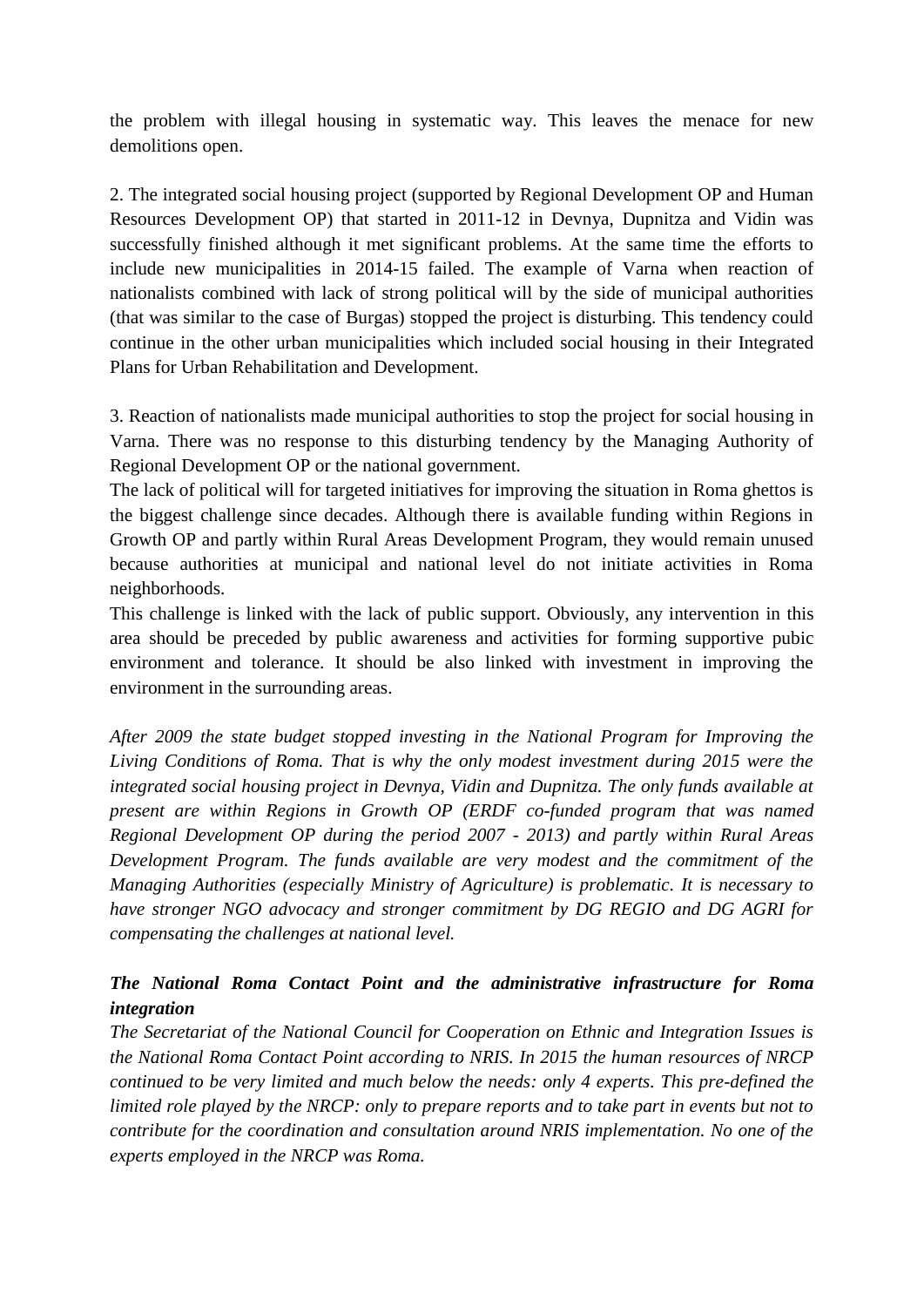According to its Regulations, the Secretariat serves technically the National Council for Cooperation on Ethnic and Integration Issues to fulfill its coordination and consulting role. Officially, the National Council is structure at political level: composed by deputy ministers from the key ministries and chaired by Deputy Prime Minister. NGOs are also members of the Council. In reality, deputy ministers seldom participate in the work of the Council: they delegate this task to expert from the respective institutions.

The NCCEII is "coordination and consultation body' according to art. 1 from its Regulations (approved with Decree of the Council of Ministers). This means that it coordinates the efforts of the institutions of executive power for minority integration and organizes consultation with civil society. Its real responsibilities are limited. The Council approves two annual reports: about the state of inter-ethnic relations and the NRIS implementation: based on contributions from all institutions.

Its Secretariat (that is NRCP) supports the work of the Council and technically facilitates it. In addition, it prepares drafts for presentations, information and positions that Bulgarian government should provide as part of its obligations before UN, CoE, EC.

*Besides its official responsibilities, the Council (and its Secretariat) has never effectively played this role because of a set of administrative restrictions and political reasons. There is need of profound institutional reform that is one of the main claims of Roma NGOs*

#### **Municipal participation**

The NRIS requires all municipalities to prepare annual Municipal Roma Integration Plans. Answering this requirement, during the second half of 2014 and in 2015 more than 160 municipalities approved Municipal Roma Integration Plans 2014 - 2020. The number of Plans 2014 - 2020 was significantly smaller compared to the Plans 2012-2013 (they were 220). The requirement for such a Plan was included in the first targeted calls announced within Science and Education OP and will be included in the call "Integration" within Human Resources Development OP: thus the number of approved Municipal Plans will increase.

The existence of Municipal Roma Integration Plans is a positive sign for political commitment. Nevertheless, it still does not bring added value for implementing the Romaa integration policy because of two reasons:

1. Lack of special financing: in most of the cases the Municipal Plans summarized activities without financing or relied only on financing from EU funds and other donors. The engagement of municipal budget was limited.

Most probably this problem could be partly solved with EU financing. Planning financial resources for the implementation of Municipal Roma Integration Plans was the biggest success in 2015. The first two Roma targeted calls announced within Science and Education OP in September 2015, the call "Integration" within Human Resources Development OP (as well as the Roma targeted operations financed by World Bank, Swiss Contribution and EEA Grants) support municipal projects for implementation of Municipal Roma Integration Plans. Nevertheless, in 2015 the call results were not published and the available funds were limited. It should be stressed that the funds planned would not be enough. In most of the cases the amount available per municipality will not exceed 200 000 euro for 2 years. There is no possibility for sustainability and for engaging the state budget.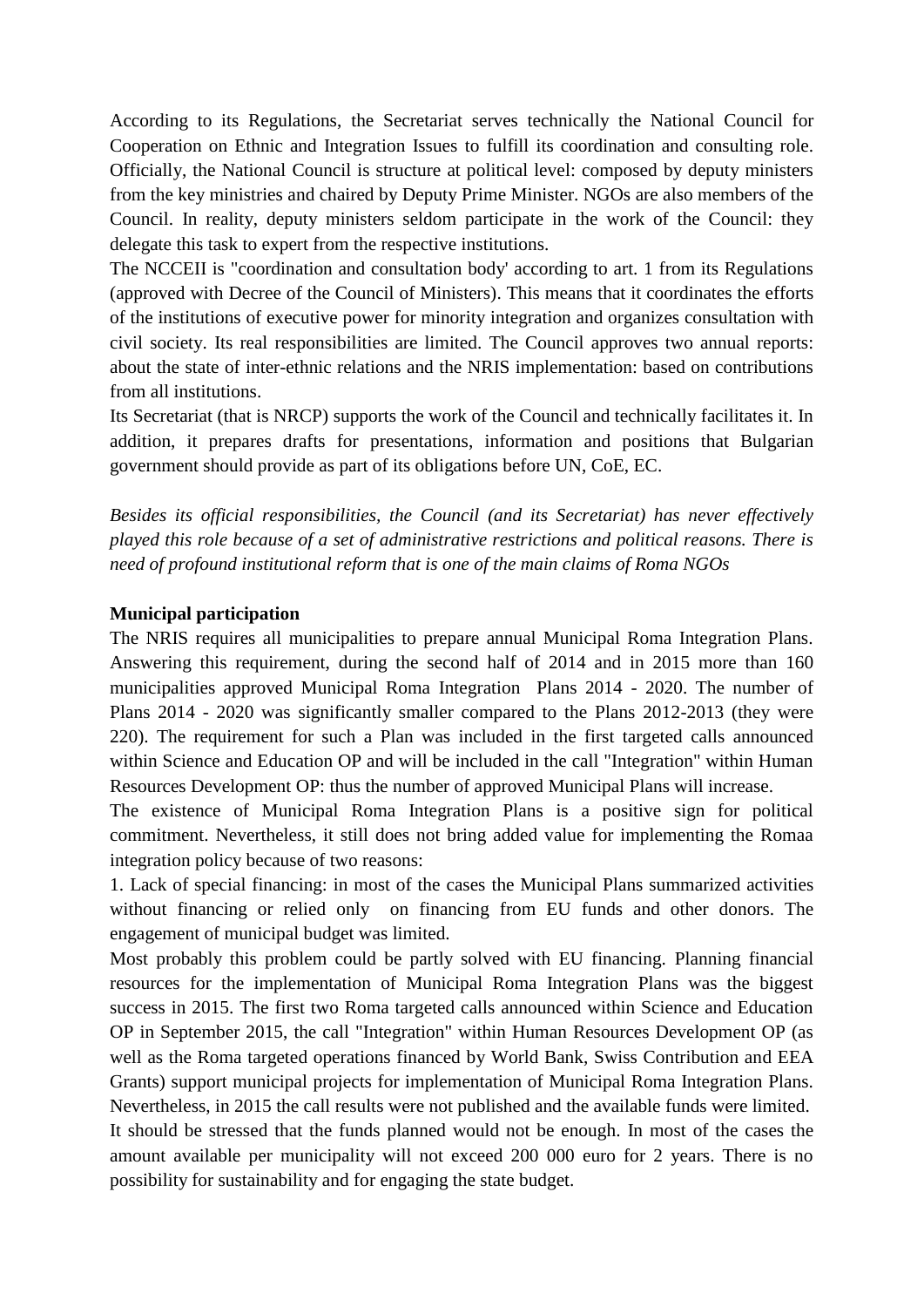2. The lack of public support for local Roma integration initiatives is the main challenge, especially in the big cities. Combined with the lack of strong political commitment by the side of municipal authorities, it results in cease of projects (like the social housing project in Varna), ethnic conflicts, demolishment of illegal Roma houses, etc. The lack of public support could prevent the implementation of Municipal Roma Integration Plans even when they have financing.

In 2015 several municipalities participated in European initiatives - ROMACT, LERI, etc. In some of them the initiatives failed: for example in Varna ultranationalists stopped social housing project and Roma houses were demolished although the city took part in ROMACT Program

### **Roma participation and empowerment**

*The situation in this field slightly improved in 2015 mainly because of the possibilities for Roma NGO representatives to influence the decision-making process through the Monitoring Committees of key operational programs. At the same time the National Council for Cooperation on Ethnic and Integration Issues continued its deep crises and no efforts for its reform were undertaken.*

The main developments in this field could be summarized as follow:

1. The specific mechanism for ensuring Roma participation in the decision-making process, namely the National Council for Cooperation on Ethnic and Integration Issues, did not work and no efforts to re-establish and to make it effective were undertaken by Bulgarian government. The biggest Roma NGOs remained outside this structure after they left it in 2013 and since no response to Roma suggestions for reform was provided.

In January 2015 the Deputy Prime Minister (and Minister on Labor and Social Policy) Ivaylo Kalfin was defined for Chair of NCCEII. As late as December 2015 he did not organize meeting with Roma organizations that proposed reform in the Council and did not start dialogue with them. It should be outlined that the biggest Roma organizations that work at national and regional level (such as Amalipe, Integro, World Without Borders, New Road, LARGO and others) left the Council in 2013 and only relatively small organizations participate in its work. The Council is out of legitimacy and could serve the consultation with Roma civil society. The need of its deep reform is obvious.

2. At the same time, the Monitoring Committees of EU co-funded programs appeared as successful mechanism for empowering Roma organizations to take part in the decisions regarding the use of EU funds, including for Roma integration.

In 2014 Roma NGO representatives were elected as members of the Monitoring Committees of 3 operational programs that are crucial for Roma integration and of the Partnership Agreement. The election procedures were organized by the respective Managing Authorities:

**2.1. Human Resources Development OP:** Teodora Krumova (Amalipe) was elected for member, Mihajl Mihajlov (New Road Association), Stefan Panayotov (Integro) and Gancho Iliev (World without Borders Association) were elected for deputy members;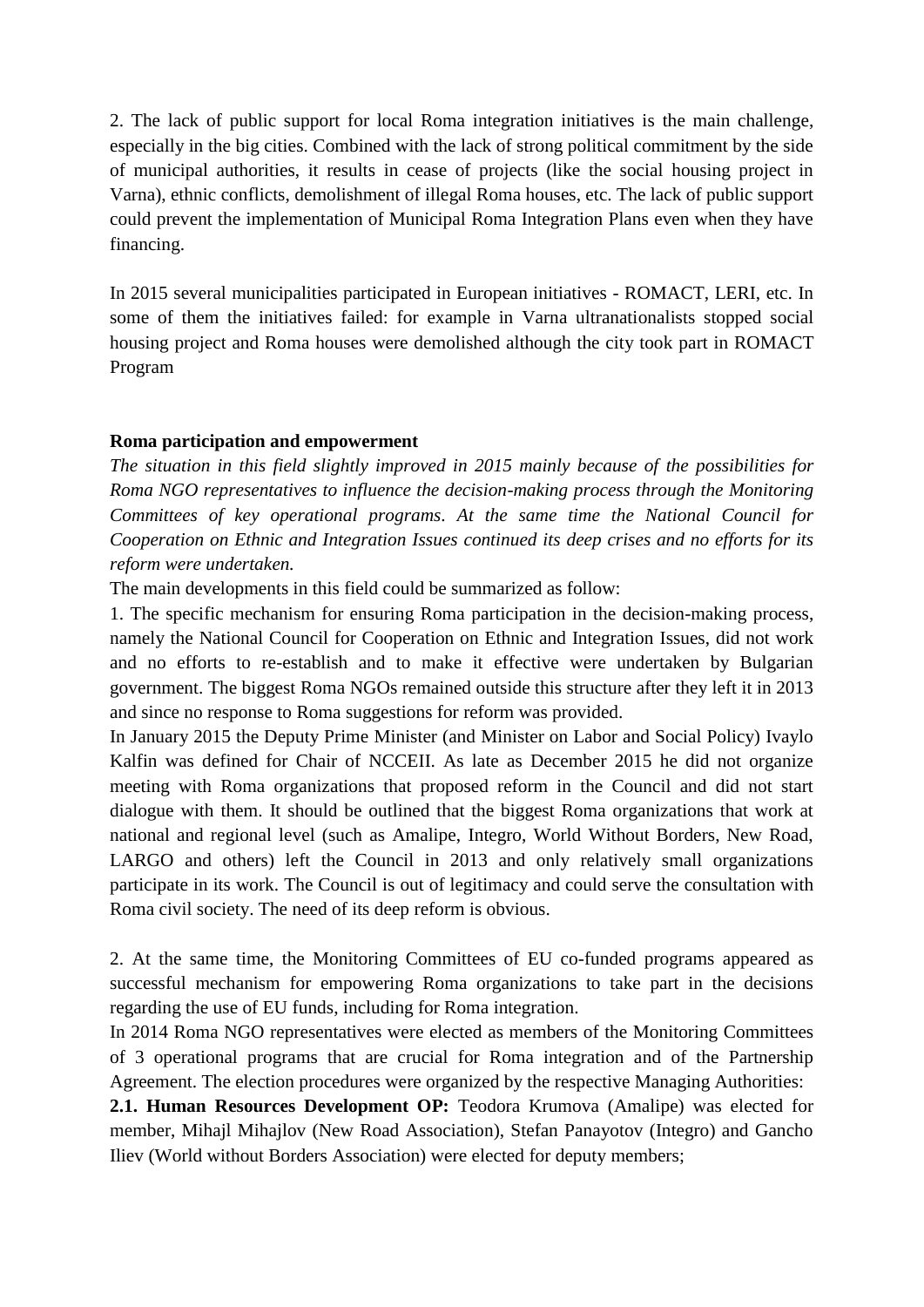**2.2. Science and Education for Smart Growth OP:** Deyan Kolev (Amalipe) was elected for member, Milena Ilieva (World without Borders Association), Albena Kostadinova (Indi-Roma Association) and Teodora Koleva (Foundation for Social Development and Integration) were elected for deputy members;

**2.3. Regions in Growth OP:** Lili Makaveeva (Integro) was elected for representative and Daniela Mihajlova (proposed by Amalipe) – for deputy;

**2.4. Partnership Agreement:** Spaska Petrova (proposed by Amalipe) and Milen Milanov (proposed by Integro) were elected for co-members

In 2015 Roma NGO members of the Monitoring Committees succeeded in advocating for approval of 5 Roma targeted operations within Science and Education OP and 1 Roma targeted operation within Human Resources Development OP. The approved operations included the suggestions of Roma NGOs. They will bring significant financing for diverse set of Roma integration activities involving all stakeholders;

3. The political empowerment at municipal level slowly advanced after the local elections in October 2015. Although there is no available national data, it seems that the number of Roma elected as city councilors increased in many municipalities: because of the introduced "preference choice" possibility and other reasons.

*The level of Roma participation is still significantly lower to the share of Roma population and the needs of Roma Integration. Deep reform in the NCCEII is needed. Introducing other mechanisms for ensuring Roma NGO participation in the work of the main institutions of executive power are necessary.*

## *Funding Roma integration*

Roma integration has been underfinanced since decades. Although Bulgaria has approved several political documents for Roma integration, their financing was insignificant. Even the National Strategy for Roma integration did change this negative trend. Although the Strategy was approved together with Action Plan, its added value was very limited: 71 out of 120 activities in the Plan were without any financing, the other 49 were backed up with the amount used for them before 2012 and the core financing came from EU and other donor mechanisms.

The year assessed  $-2015$  – did not bring significant change. The funding allocated or used for NRIS implementation was predominantly from ESF co-funded operational programs, EEA / Norwegian FM and SWISS Contribution as well as from private donors (Trust for Social Achievement and others). The engagement of State budget was insignificant.

At the same time, 2015 brought certain possibilities for more substantial financing and development of Roma integration. Since Human Resources Development OP and Science and Education for Smart Growth OP contain investment priority "Socio-economic integration of marginalized communities such as Roma' and Roma representatives are included in the Monitoring Committees being active and efficient, these programs approved 6 Roma targeted operations in 2015. Two of them were announced in September 2015, the others will be